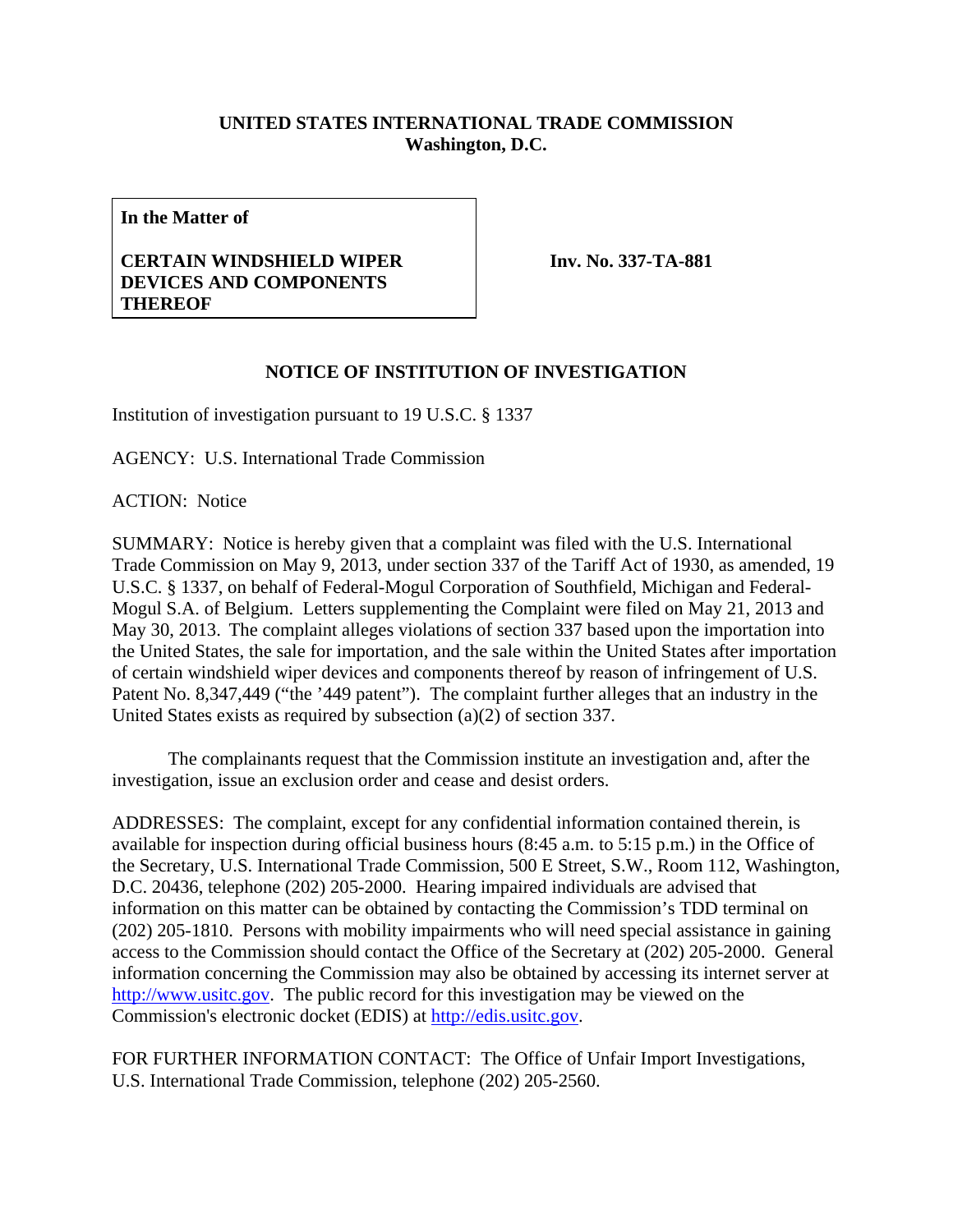AUTHORITY: The authority for institution of this investigation is contained in section 337 of the Tariff Act of 1930, as amended, and in section 210.10 of the Commission's Rules of Practice and Procedure, 19 C.F.R. § 210.10 (2012).

SCOPE OF INVESTIGATION: Having considered the complaint, the U.S. International Trade Commission, on June 4, 2013, ORDERED THAT –

 (1) Pursuant to subsection (b) of section 337 of the Tariff Act of 1930, as amended, an investigation be instituted to determine whether there is a violation of subsection  $(a)(1)(B)$  of section 337 in the importation into the United States, the sale for importation, or the sale within the United States after importation of certain windshield wiper devices and components thereof by reason of infringement of one or more of claims 1-14 of the '449 patent, and whether an industry in the United States exists as required by subsection (a)(2) of section 337;

 (2) For the purpose of the investigation so instituted, the following are hereby named as parties upon which this notice of investigation shall be served:

(a) The complainants are:

Federal-Mogul Corporation 26555 Northwestern Highway Southfield, MI 48033

Federal-Mogul S.A. Avenue Champion 1 6790 Aubange Belgium

 (b) The respondents are the following entities alleged to be in violation of section 337, and are the parties upon which the complaint is to be served:

> Trico Corporation 3255 West Hamlin Road Rochester Hills, MI 48309

 Trico Products 1995 Billy Mitchell Boulevard Brownsville, TX 78521

 Trico Components SA de CV Ave Michigan #200 Matamoros, Tamaulipas Mexico

 (c) The Office of Unfair Import Investigations, U.S. International Trade Commission, 500 E Street, S.W., Suite 401, Washington, D.C. 20436; and